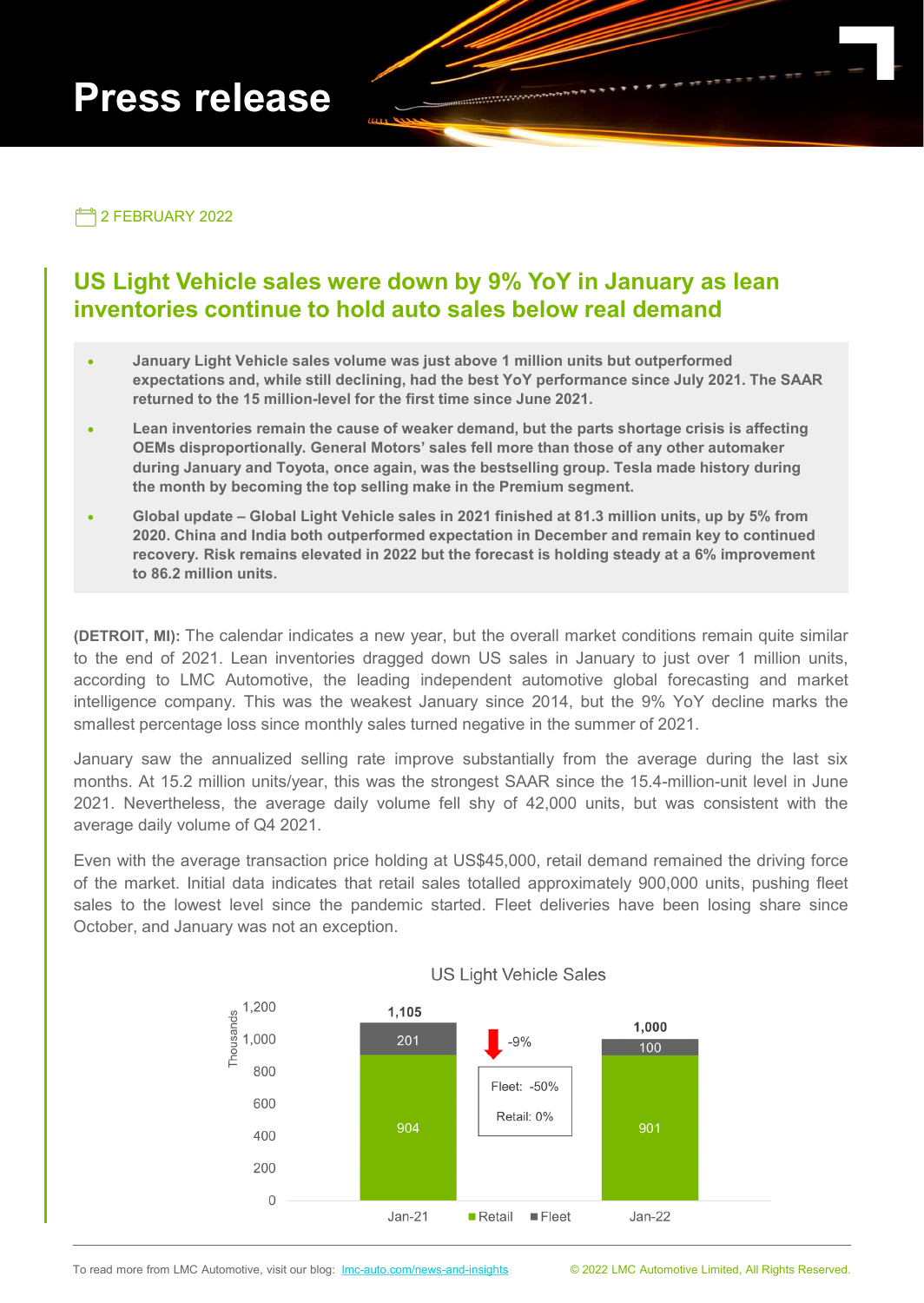

"Several of the changes in the sales ranking that happened last year remained in place in January. Even with extremely low days' supply of its core products, Toyota remained the market leader, while GM faced the steepest YoY decline of any OEM. The Hyundai Group continues to outsell the Honda Group, which had its weakest month since April 2020. Tesla achieved a significant milestone in January by taking the sales lead in the Premium segment. Among the main OEMs, Tesla's 42% YoY growth was the strongest, driving Premium vehicle sales to more than 16% of total sales. This is the second-highest share ever, just behind December's. Another record was set in January as SUVs reached 57% of total sales for the first time, even with some high-volume models, such as the Chevrolet Equinox and Honda CR-V, having a weak month. Pickups were the second most popular body type, at a distant 20%."



The improvement in the Light Vehicle selling rate in January was a good signal, and consistent with our forecast recovery pace for the year. As a result, our 2022 US sales forecast remains at 15.9 million units, an improvement of 7% from 2021. However, we have altered the retail and fleet mix and have pushed some of the fleet recovery into 2023. Fleet sales are slated to increase by 12% in 2022, while retail is expected to improve by 6%. The level of recovery is still dependent on the inventory shortage in the US easing further, but the impact from the chip and other parts shortage does appear to be past the Q3 2021 peak of 800,000 units of lost production volume across North America. Volume disruption in Q1 2022 is projected to be at half of the level at the peak and we expect continued improvement throughout the year.

With risk still concentrated in 2022, the outlook for 2023 has been increased by 125,000 to 16.9 million units. Most of the increase is concentrated in retail sales, with volumes projected at 14.1 million units. Fleet sales is forecast to increase to nearly 17% of total Light Vehicle sales but remain below the 19% average of the five years prior to the pandemic.